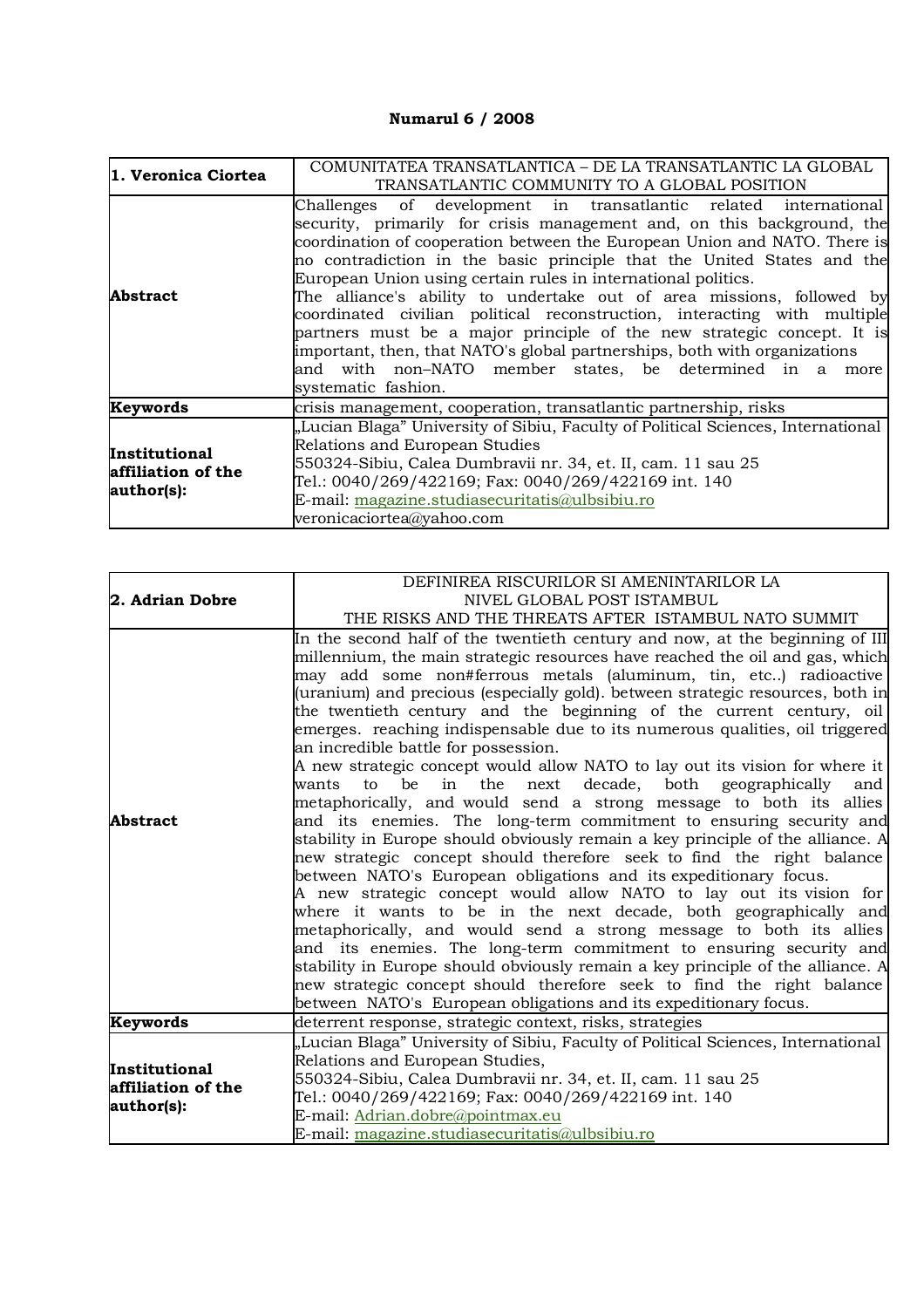| 3. Razvan                                                | PRIORITATEA MIJLOACELOR POLITICE ÎNAINTEA CELOR MILITARE                                                                                                                                                                                                                                                                                                                                                                                                                                                                                                                                                                                                                           |
|----------------------------------------------------------|------------------------------------------------------------------------------------------------------------------------------------------------------------------------------------------------------------------------------------------------------------------------------------------------------------------------------------------------------------------------------------------------------------------------------------------------------------------------------------------------------------------------------------------------------------------------------------------------------------------------------------------------------------------------------------|
| Surdu                                                    | THE PRIORITY POLITICS BEFORE MILITARY MEANS                                                                                                                                                                                                                                                                                                                                                                                                                                                                                                                                                                                                                                        |
| <b>Abstract</b>                                          | The 60th anniversary of the North Atlantic Treaty Organization returned<br>obstinacies in discussions with questions, doubts, indeed, Prophecies about<br>the future of transatlantic relations, the fundamental pillar of NATO. Most EU<br>member states support a close relationship between NATO and EU, although at<br>the same time considers ESDP as a mean to provide more options for<br>addressing future crises, especially in a situation in which the United States are<br>reluctant to involved, but at the same time, a minority of EU members, whose top<br>lance is traditionally in France, are in favor of greater autonomy of the European<br>defense identity. |
| Keywords                                                 | challenges, differences, transatlantic alliance, strategies                                                                                                                                                                                                                                                                                                                                                                                                                                                                                                                                                                                                                        |
| <b>Institutional</b><br>affiliation of the<br>author(s): | "Lucian Blaga" University of Sibiu, Faculty of Political Sciences, International<br>Relations and European Studies,<br>550324-Sibiu, Calea Dumbravii nr. 34, et. II, cam. 11 sau 25<br>Tel.: 0040/269/422169; Fax: 0040/269/422169 int. 140<br>E-mail: razvan_surse3@yahoo.com<br>E-mail: magazine.studiasecuritatis@ulbsibiu.ro                                                                                                                                                                                                                                                                                                                                                   |

| 4. Silvestru                                      | CONCEPTUL STRATEGIC 1991: INVIZIBILITATEA SECURITATII                                                                                                                                                                                                                                                                                                                                                                                                                                                                                                                                                                                                                                                                                                                                                                                                                                                                              |
|---------------------------------------------------|------------------------------------------------------------------------------------------------------------------------------------------------------------------------------------------------------------------------------------------------------------------------------------------------------------------------------------------------------------------------------------------------------------------------------------------------------------------------------------------------------------------------------------------------------------------------------------------------------------------------------------------------------------------------------------------------------------------------------------------------------------------------------------------------------------------------------------------------------------------------------------------------------------------------------------|
| Ilas                                              | NATO STRATEGIC CONCEPT 1991                                                                                                                                                                                                                                                                                                                                                                                                                                                                                                                                                                                                                                                                                                                                                                                                                                                                                                        |
| <b>Abstract</b>                                   | Several European countries realized that they have lost their status as major<br>global powers, becoming unable to provide the military force necessary to maintain<br>the colonial empires, and even more, being incapable to ensure a military<br>force sufficient for its security, in terms of already shaping the eastern<br>threats represented by the Soviet military power and its new allies and becoming<br>dependent on the military protection provided by the U.S.<br>The Alliance's role in these positive developments is to support the<br>adaptation of its work to issues regarding security, structures and procedures. In<br>the last decade, however, was the emergence of complex new risks to peace<br>and security of the Euro#Atlantic zone, risks related to new policies of oppression<br>of ethnic conflicts, the collapse of political order and the proliferation of weapons of<br>mass destruction. |
| Keywords                                          | NATO, strategic concept, alliance, Europe                                                                                                                                                                                                                                                                                                                                                                                                                                                                                                                                                                                                                                                                                                                                                                                                                                                                                          |
| Institutional<br>affiliation of the<br>author(s): | "Lucian Blaga" University of Sibiu, Faculty of Political Sciences, International<br>Relations and European Studies,<br>550324-Sibiu, Calea Dumbravii nr. 34, et. II, cam. 11 sau 25<br>Tel.: 0040/269/422169; Fax: 0040/269/422169 int. 140<br>E-mail: silvesterilas@yahoo.com<br>E-mail: magazine.studiasecuritatis@ulbsibiu.ro                                                                                                                                                                                                                                                                                                                                                                                                                                                                                                                                                                                                   |

| 5. Mircea Jean  | SCHIMBARILE CLIMATERICE SI IMPACTUL LOR ASUPRA SOCIETATILOR                                                                                                                                                                                                                                                                                                                                                                                                                                                                                                                                                                                                                                                                                                                                                                                                                                                                                    |
|-----------------|------------------------------------------------------------------------------------------------------------------------------------------------------------------------------------------------------------------------------------------------------------------------------------------------------------------------------------------------------------------------------------------------------------------------------------------------------------------------------------------------------------------------------------------------------------------------------------------------------------------------------------------------------------------------------------------------------------------------------------------------------------------------------------------------------------------------------------------------------------------------------------------------------------------------------------------------|
| <b>Stoian</b>   | ALTERING THE ENVIRONMENT FOR MILITARY PURPOSES                                                                                                                                                                                                                                                                                                                                                                                                                                                                                                                                                                                                                                                                                                                                                                                                                                                                                                 |
| <b>Abstract</b> | Permanent climate change causing global problem, impacting on the security<br>and social stability, economic, political and military. Although it reached a high<br>level of development, human civilization is more vulnerable and unprepared<br>to cope with these developments climate#environmental. Climate change<br>threats multiplying and worsening trends, tensions and instability exist. Climate<br>and weather may be, if they are well known and managed, a weapon that can<br>deliver over any theatre of military action.<br>Progressive and rapid degradation of ecosystems of the Earth led to the<br>emergence of a new type of weapons $#$ weapons geophysics and a new<br>kind of war geophysical, what their mode of action based on the techniques<br>of environmental modification for military purposes. War climate is a reality today.<br>Handling weather became an issue increasingly addressed in the scientific |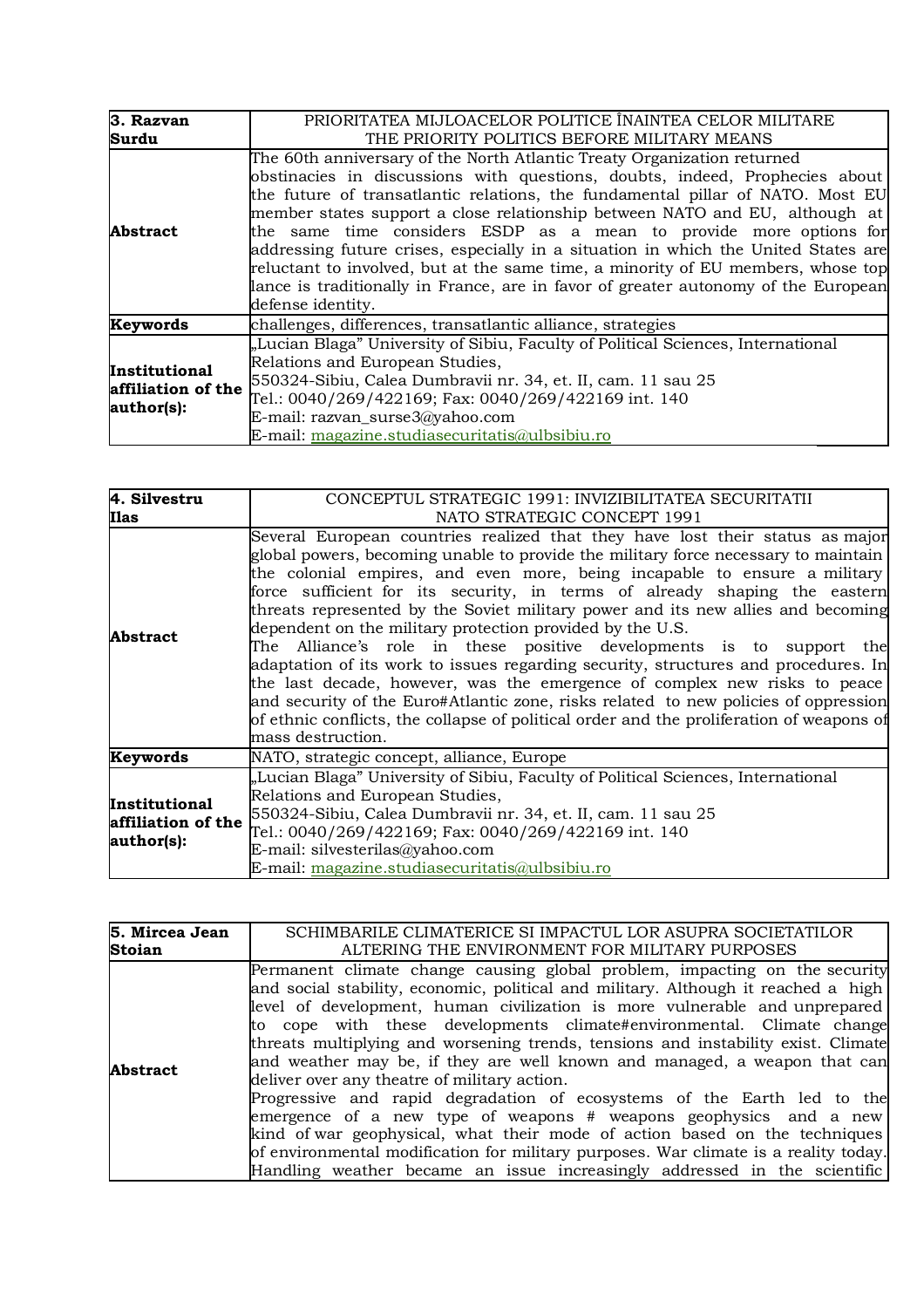|                 | and beyond. Gun weather (panoply component of geophysical weapons) is                  |  |  |
|-----------------|----------------------------------------------------------------------------------------|--|--|
|                 | studied intensively by the great powers about three decades now. Advanced in this      |  |  |
|                 | field are the United States military (the "HAARP"), Russia (the "SURA" the legacy of   |  |  |
|                 | the former USSR), China, India and several other states.                               |  |  |
| <b>Keywords</b> | Environment, war geophysical, war climate, unconventional threats                      |  |  |
|                 | "Lucian Blaga" University of Sibiu, Faculty of Political Sciences, International       |  |  |
| Institutional   | Relations and European Studies,                                                        |  |  |
|                 | <b>affiliation of the</b> 550324-Sibiu, Calea Dumbravii nr. 34, et. II, cam. 11 sau 25 |  |  |
| author(s):      | Tel.: 0040/269/422169; Fax: 0040/269/422169 int. 140                                   |  |  |
|                 | E-mail: stoeanjan@yahoo.com E-mail: magazine.studiasecuritatis@ulbsibiu.ro             |  |  |

| 6. Mircea Pascal                                  | DIVERGENTE STRATEGICE PRIVIND ACTIUNILE VIITOARE                                                                                                                                                                                                                                                                                                                                                                                                                                                                                                                                                                                                                                                                                                                                                                                                                                                                                                                                                            |
|---------------------------------------------------|-------------------------------------------------------------------------------------------------------------------------------------------------------------------------------------------------------------------------------------------------------------------------------------------------------------------------------------------------------------------------------------------------------------------------------------------------------------------------------------------------------------------------------------------------------------------------------------------------------------------------------------------------------------------------------------------------------------------------------------------------------------------------------------------------------------------------------------------------------------------------------------------------------------------------------------------------------------------------------------------------------------|
|                                                   | STRATEGIC DIVERGENCES ON THE FUTURE OF MILITARY ACTIONS                                                                                                                                                                                                                                                                                                                                                                                                                                                                                                                                                                                                                                                                                                                                                                                                                                                                                                                                                     |
| <b>Abstract</b>                                   | NATO is an alliance that is committed to collectively defend its member<br>countries as the basic element for maintaining peace and security in the<br>future, but as a result of major changes that took place Europe in the 1990s,<br>it became a catalyst for extending security and stability in Europe.<br>NATO transformation after the end of the Cold War and end the<br>division in Europe, aims to create a high degree of cooperation and<br>mutual trust, which will benefit all Europe.<br>NATO is an alliance that is committed to collectively defend its member<br>countries as the basic element for maintaining peace and security in the<br>future, but as a result of major changes that took place Europe in the 1990s,<br>it became a catalyst for extending security and stability in Europe.<br>NATO transformation after the end of the Cold War and end the<br>division in Europe, aims to create a high degree of cooperation and<br>mutual trust, which will benefit all Europe |
| Keywords                                          | differences, future action, United States, NATO                                                                                                                                                                                                                                                                                                                                                                                                                                                                                                                                                                                                                                                                                                                                                                                                                                                                                                                                                             |
| Institutional<br>affiliation of the<br>author(s): | "Lucian Blaga" University of Sibiu, Faculty of Political Sciences, International<br>Relations and European Studies,<br>550324-Sibiu, Calea Dumbravii nr. 34, et. II, cam. 11 sau 25<br>Tel.: 0040/269/422169; Fax: 0040/269/422169 int. 140<br>E-mail: cata_pascu@yahoo.com<br>E-mail: magazine.studiasecuritatis@ulbsibiu.ro                                                                                                                                                                                                                                                                                                                                                                                                                                                                                                                                                                                                                                                                               |

| 7. Albert     | CONSIDERATII PRIVIND INTERESE GLOBALE DE SECURITATE                                                                                                                                                                                                                                                                                                                                                                                                                                                                                                                                                                                                                                                                                                                                                                                                                                                                                                                                                                                                                                                                                                                                  |
|---------------|--------------------------------------------------------------------------------------------------------------------------------------------------------------------------------------------------------------------------------------------------------------------------------------------------------------------------------------------------------------------------------------------------------------------------------------------------------------------------------------------------------------------------------------------------------------------------------------------------------------------------------------------------------------------------------------------------------------------------------------------------------------------------------------------------------------------------------------------------------------------------------------------------------------------------------------------------------------------------------------------------------------------------------------------------------------------------------------------------------------------------------------------------------------------------------------|
| Alexandrescu  | THE GLOBAL COLECTIVE SECURITY INTERESTS                                                                                                                                                                                                                                                                                                                                                                                                                                                                                                                                                                                                                                                                                                                                                                                                                                                                                                                                                                                                                                                                                                                                              |
| Abstract      | All states have an interest in forgiving a new comprehensive collective<br>security system that will commit all of them to act cooperatively in the face of<br>a broad array of threats. Additionally, states not only benefit from the<br>privileges of sovereignty but also accept its responsibilities. Whatever<br>perceptions may have prevailed when the Westphalia system first gave<br>rise to the notion of state sovereignty, today it clearly carries with it the<br>obligation of a state to protect the welfare of its own people and meet its<br>obligations to the wider international community.<br>But history teaches us all too clearly that it cannot be assumed that every<br>state will always be able, or wiling, to meet its responsibilities to protect its<br>own people and avoid harming its neighbors. And in those<br>circumstances, the principles of collective security mean, that the<br>international community, acting in accordance with the Universal<br>Declaration of Human Rights, should take up some portion of those<br>responsibilities to help build the necessary capacity or supply the<br>necessary protection, as the case may be. |
| Keywords      | Global community, colective security, risks, alliance                                                                                                                                                                                                                                                                                                                                                                                                                                                                                                                                                                                                                                                                                                                                                                                                                                                                                                                                                                                                                                                                                                                                |
| Institutional | "Lucian Blaga" University of Sibiu, Faculty of Political Sciences, International                                                                                                                                                                                                                                                                                                                                                                                                                                                                                                                                                                                                                                                                                                                                                                                                                                                                                                                                                                                                                                                                                                     |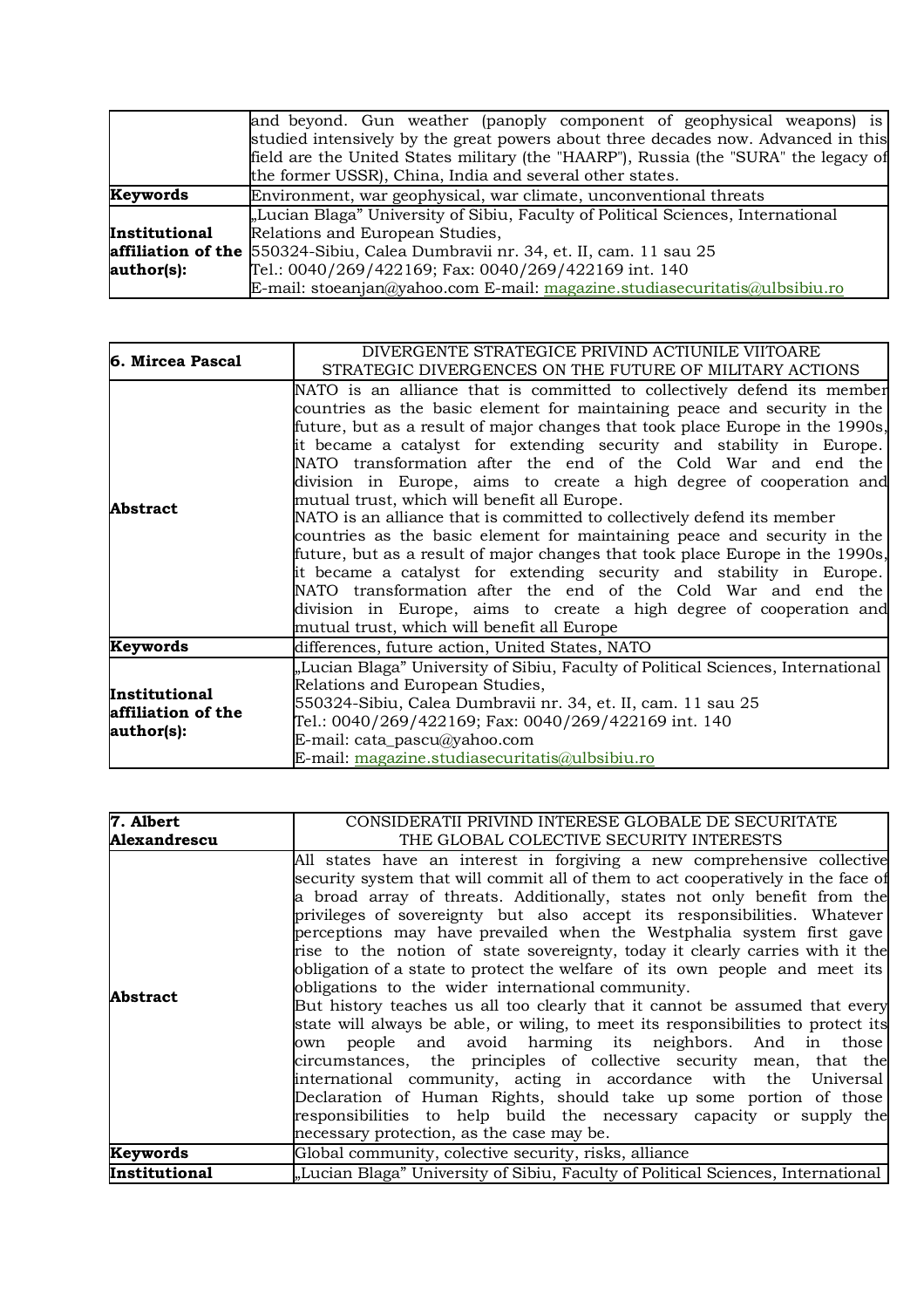| affiliation of the | Relations and European Studies,                              |
|--------------------|--------------------------------------------------------------|
| author(s):         | 550324-Sibiu, Calea Dumbravii nr. 34, et. II, cam. 11 sau 25 |
|                    | Tel.: 0040/269/422169; Fax: 0040/269/422169 int. 140         |
|                    | E-mail: albert.alexandrescu@europoint.ro                     |
|                    | E-mail: magazine.studiasecuritatis@ulbsibiu.ro               |

| 8. Gheorghita Enache                                     | RELATIILE TRANSATLANTICE ÎN GEOPOLITICA SECOLULUI XXI<br>TRANSATLANTIC RELATIONS IN THE GEOPOLITIC OF CENTURY XXI                                                                                                                                                                                                                                                                                                                                                                                                                                                                                                                                                                                                                                      |
|----------------------------------------------------------|--------------------------------------------------------------------------------------------------------------------------------------------------------------------------------------------------------------------------------------------------------------------------------------------------------------------------------------------------------------------------------------------------------------------------------------------------------------------------------------------------------------------------------------------------------------------------------------------------------------------------------------------------------------------------------------------------------------------------------------------------------|
| <b>Abstract</b>                                          | International system has experienced a transition from a unipolar<br>structure multipolara world. In addition, we do not know how it will behave<br>(how stable or unstable it is) an international system characterized by<br>a distribution multipolara, truly global. In terms of history, the closest<br>approximation of the world to which we refer is nineteenth century<br>Europe $#$ a system outlined in around a balance of power in which<br>we have not one, not two but four or five poles in a permanent<br>interaction.<br>Today, it tends to view as one inherently unstable. Multipolarity is<br>progress compared to unipolarity for the same reason it is wise to have a well<br>defined division of powers in a democratic state. |
| Keywords                                                 | unipolarity multipolarity, geopolitics, colective security, alliance                                                                                                                                                                                                                                                                                                                                                                                                                                                                                                                                                                                                                                                                                   |
| <b>Institutional</b><br>affiliation of the<br>author(s): | "Lucian Blaga" University of Sibiu, Faculty of Political Sciences, International<br>Relations and European Studies<br>550324-Sibiu, Calea Dumbravii nr. 34, et. II, cam. 11 sau 25<br>Tel.: 0040/269/422169; Fax: 0040/269/422169 int. 140<br>E-mail: gheorghita_enache@yahoo.com<br>E-mail: magazine.studiasecuritatis@ulbsibiu.ro                                                                                                                                                                                                                                                                                                                                                                                                                    |

| 9. Romeo Tesila                                   | RECONFIGURAREA GEOPOLITICA A STRUCTURILOR MILITARE                                                                                                                                                                                                                                                                                                                                                                                                                                                                                                                                                                                                                                                                                                                                                                                                                                                                                                                                                                                                                                                                                      |
|---------------------------------------------------|-----------------------------------------------------------------------------------------------------------------------------------------------------------------------------------------------------------------------------------------------------------------------------------------------------------------------------------------------------------------------------------------------------------------------------------------------------------------------------------------------------------------------------------------------------------------------------------------------------------------------------------------------------------------------------------------------------------------------------------------------------------------------------------------------------------------------------------------------------------------------------------------------------------------------------------------------------------------------------------------------------------------------------------------------------------------------------------------------------------------------------------------|
|                                                   | THE NEW CONFIGURATION OF THE MILITAY STRUCTURES                                                                                                                                                                                                                                                                                                                                                                                                                                                                                                                                                                                                                                                                                                                                                                                                                                                                                                                                                                                                                                                                                         |
| Abstract                                          | The relationship between Europe and North America is the essence of the<br>Atlantic Alliance. Over time, this relationship, as any other constructive one,<br>has been evolving sinuously and developed as a result of the change<br>of the external parameters. Following the Second World War, the<br>European economy has stagnated, making the European members of NATO<br>to become dependent on the United States.<br>The International security environment, especially the European one, has<br>undergone fundamental changes in the last decade and a half, which<br>required that both of the organizations should reconsider its political<br>strategy about the role and the ways of action of ensuring stability<br>and security in Europe and Euro#Atlantic space. In NATO's Strategy<br>of transforming, the strengthening of its European pillar developing the<br>European Security and Defence identity, is not only a recognition of the<br>interest in developing and strengthening their capacity to achieve the<br>management of security issues in the continent, but also<br>the<br>development of the Alliance |
| Keywords                                          | NATO, colective security, transatlantic relations, Europe                                                                                                                                                                                                                                                                                                                                                                                                                                                                                                                                                                                                                                                                                                                                                                                                                                                                                                                                                                                                                                                                               |
| Institutional<br>affiliation of the<br>author(s): | "Lucian Blaga" University of Sibiu, Faculty of Political Sciences, International<br>Relations and European Studies<br>550324-Sibiu, Calea Dumbravii nr. 34, et. II, cam. 11 sau 25<br>Tel.: 0040/269/422169; Fax: 0040/269/422169 int. 140<br>E-mail: romeotesila@yahoo.com<br>E-mail: magazine.studiasecuritatis@ulbsibiu.ro                                                                                                                                                                                                                                                                                                                                                                                                                                                                                                                                                                                                                                                                                                                                                                                                           |

| 10.<br>Vlad Iordache | I CREAREA STABILITATII GLOBALE |
|----------------------|--------------------------------|
|                      |                                |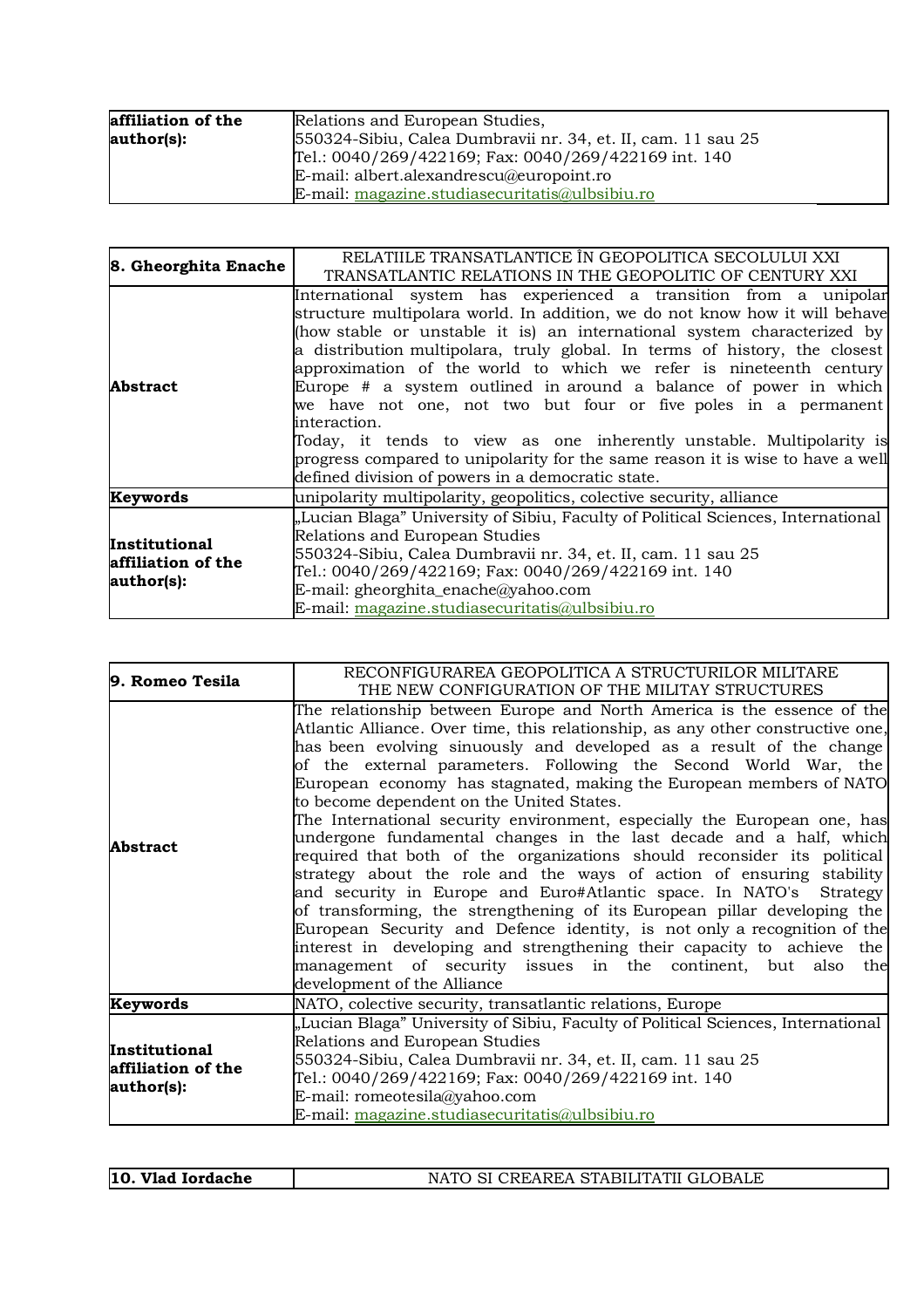|                                                   | NATO AND THE FUTERE GLOBAL STABILITY                                             |
|---------------------------------------------------|----------------------------------------------------------------------------------|
| Abstract                                          | NATO passes through a period of transition, characterized by substantial         |
|                                                   | changes in the strategic management and by adjusting its missions                |
|                                                   | and capabilities. This situation requires to the new Member States to            |
|                                                   | adapt and to intensify its internal reforms in order to integrate into an        |
|                                                   | organization that is itself in the transformation process.                       |
|                                                   | Emphasize the decline, strength and international prestige of the                |
|                                                   | United States of America; Inconsistencies between "new" and "Old"                |
|                                                   | Europe on the relationship with the United States and subsequently,              |
|                                                   | with the Russian Federation. Central-East Europeans are more atlantics           |
|                                                   | compared with tandem Franco-German, which designs power at                       |
|                                                   | international level by maintaining a balance between the United States and       |
|                                                   | Russian Federation.                                                              |
| Keywords                                          | NATO, colective security, Europe, United States                                  |
| Institutional<br>affiliation of the<br>author(s): | "Lucian Blaga" University of Sibiu, Faculty of Political Sciences, International |
|                                                   | Relations and European Studies                                                   |
|                                                   | 550324-Sibiu, Calea Dumbravii nr. 34, et. II, cam. 11 sau 25                     |
|                                                   | Tel.: 0040/269/422169; Fax: 0040/269/422169 int. 140                             |
|                                                   | E-mail: vlad.jordache@yahoo.com                                                  |
|                                                   | E-mail: magazine.studiasecuritatis@ulbsibiu.ro                                   |

| 11. Petre Scârlei                                 | SUDANUL SI NEVOIA UNEI INTERVENTII BRUSTE                                                                                                                                                                                                                                                                                                                                                                                                                                                                                                                                                                                                                                                                                                                                                                                                                                                                                                                                                               |
|---------------------------------------------------|---------------------------------------------------------------------------------------------------------------------------------------------------------------------------------------------------------------------------------------------------------------------------------------------------------------------------------------------------------------------------------------------------------------------------------------------------------------------------------------------------------------------------------------------------------------------------------------------------------------------------------------------------------------------------------------------------------------------------------------------------------------------------------------------------------------------------------------------------------------------------------------------------------------------------------------------------------------------------------------------------------|
|                                                   | THE NEED FOR ONE STRONG INTERVENTION IN SUDAN                                                                                                                                                                                                                                                                                                                                                                                                                                                                                                                                                                                                                                                                                                                                                                                                                                                                                                                                                           |
| <b>Abstract</b>                                   | No region in the world illustrates the need for better prevention of conflict and<br>failure costs them more dramatic than Africa. The terrible human cost caused<br>by the conflicts in Angola, Burundi, Benin, Chad, RDCongo, Ethiopia,<br>Eritrea, Mali, Sierra Leone, Sudan is obvious. Last decade of twentieth<br>century has faced a number of conflicts. Thus, more than 51 conflicts in<br>1999, this figure was reducedin 2003 to 29 conflicts.<br>Can NATO get involved in the crisis having only the justification of<br>stopping a human catastrophe or genocide? It happened in Kosovo but<br>not in Darfur. Acting in Africa is a sensitive situation; NATO could be<br>seen as a conquered or new colonialist force. Acting indirect through<br>African Union, supporting the soft mission set up by the regional<br>organization, is a cautious way taking into account the Sudanese<br>government was against a peacekeeping mission. "Could NATO do even<br>more? Should it do more? |
| Keywords                                          | international community, humanitarian crisis, Sudan, NATO                                                                                                                                                                                                                                                                                                                                                                                                                                                                                                                                                                                                                                                                                                                                                                                                                                                                                                                                               |
| Institutional<br>affiliation of the<br>author(s): | "Lucian Blaga" University of Sibiu, Faculty of Political Sciences, International<br>Relations and European Studies<br>550324-Sibiu, Calea Dumbravii nr. 34, et. II, cam. 11 sau 25<br>Tel.: 0040/269/422169; Fax: 0040/269/422169 int. 140<br>E-mail: petrutaft@yahoo.com<br>E-mail: magazine.studiasecuritatis@ulbsibiu.ro                                                                                                                                                                                                                                                                                                                                                                                                                                                                                                                                                                                                                                                                             |

| 12. Daniel Pisica | COMPARATIE ÎNTRE CONCEPTELE STRATEGICE DIN 1991 SI 1999<br>THE STRATEGIC CONCEPTS FROM 1991 AND 1999. A STUDY OF CASE                                                                                                                                                                                                                                                                                                                                                                                                                          |
|-------------------|------------------------------------------------------------------------------------------------------------------------------------------------------------------------------------------------------------------------------------------------------------------------------------------------------------------------------------------------------------------------------------------------------------------------------------------------------------------------------------------------------------------------------------------------|
| <b>Abstract</b>   | Following the Berlin Wall's collapse, NATO found itself on a Cold War<br>battlefield without a pear competitor. All the USSR's partners not only<br>turned their faces from the Moscow and its socialist sunset, but most of them<br>expressed the will to trade the failed communism for the Wild West<br>democracy, starting with Mc Donald's franchise and aiming at the NATO<br>membership.<br>For USA, the main guardian of the international peace and balance of<br>power, the European Union functioning as a federal union represents |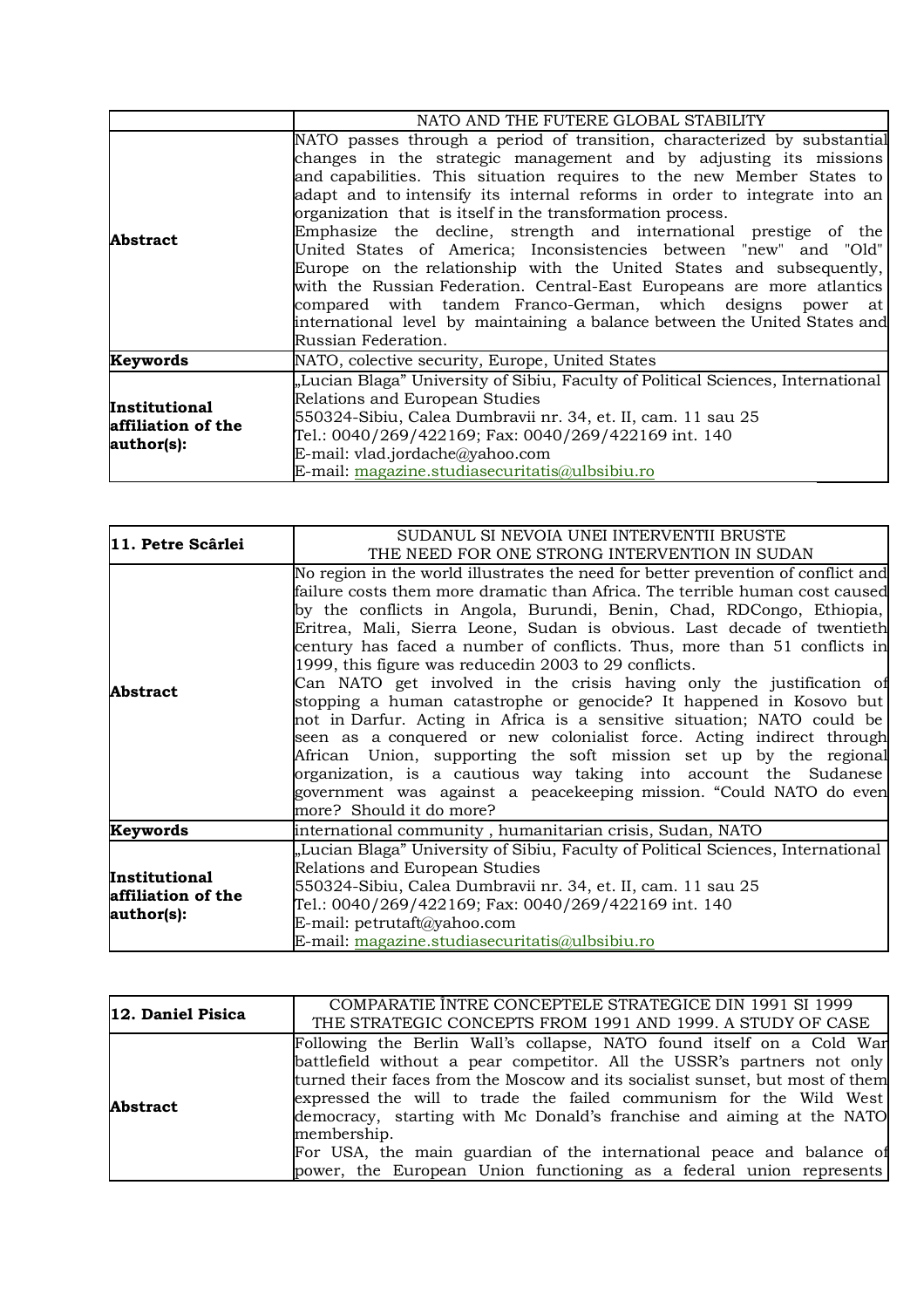|                                                   | if not a threat, or at least a major challenge.                                                                                                                                                                                                                                                                                |
|---------------------------------------------------|--------------------------------------------------------------------------------------------------------------------------------------------------------------------------------------------------------------------------------------------------------------------------------------------------------------------------------|
| Keywords                                          | NATO, USSR, USA, Europa, strategic concepts                                                                                                                                                                                                                                                                                    |
| Institutional<br>affiliation of the<br>author(s): | "Lucian Blaga" University of Sibiu, Faculty of Political Sciences, International<br>Relations and European Studies<br>550324-Sibiu, Calea Dumbravii nr. 34, et. II, cam. 11 sau 25<br>Tel.: 0040/269/422169; Fax: 0040/269/422169 int. 140<br>E-mail: danielpisica@yahoo.com<br>E-mail: magazine.studiasecuritatis@ulbsibiu.ro |

| 13. Madalina Zamfir                               | SPIRITUL ATLANTIC SI ÎNFIINTAREA UNUI CONSILIU GLOBAL                            |
|---------------------------------------------------|----------------------------------------------------------------------------------|
|                                                   | FOR ONE GLOBAL COUNSEL AND ATLANTIC SPIRIT                                       |
| <b>Abstract</b>                                   | Establishing NATO as a global player should be a crucial element of the new      |
|                                                   | strategic concept. Transatlantic security interests reach beyond Europe's        |
|                                                   | borders, and NATO needs to play a more dynamic role on the international         |
|                                                   | stage.                                                                           |
|                                                   | However, the Afghanistan mission has revealed the profound lack of political     |
|                                                   | will on the part of some NATO members to undertake this role and to              |
|                                                   | assume an equitable share of the burden. NATO is already showing danger          |
|                                                   | signs of turning into a two#tier alliance. NATO should be a defense              |
|                                                   | alliance against all threats, regardless of origin, and act where it is          |
|                                                   | necessary to defeat them.                                                        |
| Keywords                                          | NATO, colective security, Global Council, security                               |
| Institutional<br>affiliation of the<br>author(s): | "Lucian Blaga" University of Sibiu, Faculty of Political Sciences, International |
|                                                   | Relations and European Studies                                                   |
|                                                   | 550324-Sibiu, Calea Dumbravii nr. 34, et. II, cam. 11 sau 25                     |
|                                                   | Tel.: 0040/269/422169; Fax: 0040/269/422169 int. 140                             |
|                                                   | E-mail: liviutza_z@yahoo.com                                                     |
|                                                   | E-mail: magazine.studiasecuritatis@ulbsibiu.ro                                   |

| 14. Daniel Carut                                  | FORTA DE RASPUNS – DE LA REACTIV LA PROACTIV<br>NATO RESPONSE FORCE FROM REACTIVE TO PROACTIVE                                                                                                                                                                                                                                                                                                                                                                                                                                                                                                                             |
|---------------------------------------------------|----------------------------------------------------------------------------------------------------------------------------------------------------------------------------------------------------------------------------------------------------------------------------------------------------------------------------------------------------------------------------------------------------------------------------------------------------------------------------------------------------------------------------------------------------------------------------------------------------------------------------|
| <b>Abstract</b>                                   | NATO is at a historical crossroads. After a huge success in fulfilling the<br>mission for which it was created, the Alliance now faces challenges and risks<br>in an environment of security in international development. In addition<br>to these risks but also provides the opportunity for NATO to go on<br>board a process of transformation and renewal to ensure that it is<br>equipped so as to cope with current challenges and those of tomorrow, as<br>in the case of during the Cold War.<br>This includes ensuring the maximum effectiveness of the command<br>structure of NATO and the Response Force NATO. |
| Keywords                                          | NATO, NATO Response Force, risks, international security                                                                                                                                                                                                                                                                                                                                                                                                                                                                                                                                                                   |
| Institutional<br>affiliation of the<br>author(s): | "Lucian Blaga" University of Sibiu, Faculty of Political Sciences, International<br>Relations and European Studies<br>550324-Sibiu, Calea Dumbravii nr. 34, et. II, cam. 11 sau 25<br>Tel.: 0040/269/422169; Fax: 0040/269/422169 int. 140<br>E-mail: bc69car@yahoo.com<br>E-mail: magazine.studiasecuritatis@ulbsibiu.ro                                                                                                                                                                                                                                                                                                  |

| 15. Paul Danut Duta | CONSIDERATII PRIVIND RELATIA ONU-NATO                                      |
|---------------------|----------------------------------------------------------------------------|
|                     | THE RELATIONS UN-NATO                                                      |
| <b>Abstract</b>     | Most scholars argue that NATO needs a New Strategic Concept, but           |
|                     | there has been no real, even informal, discussion on this within the       |
|                     | Alliance. Some member states perceive possible debate on a new strategy as |
|                     | an opening of Pandora's Box. They think it would bring new divisions and   |